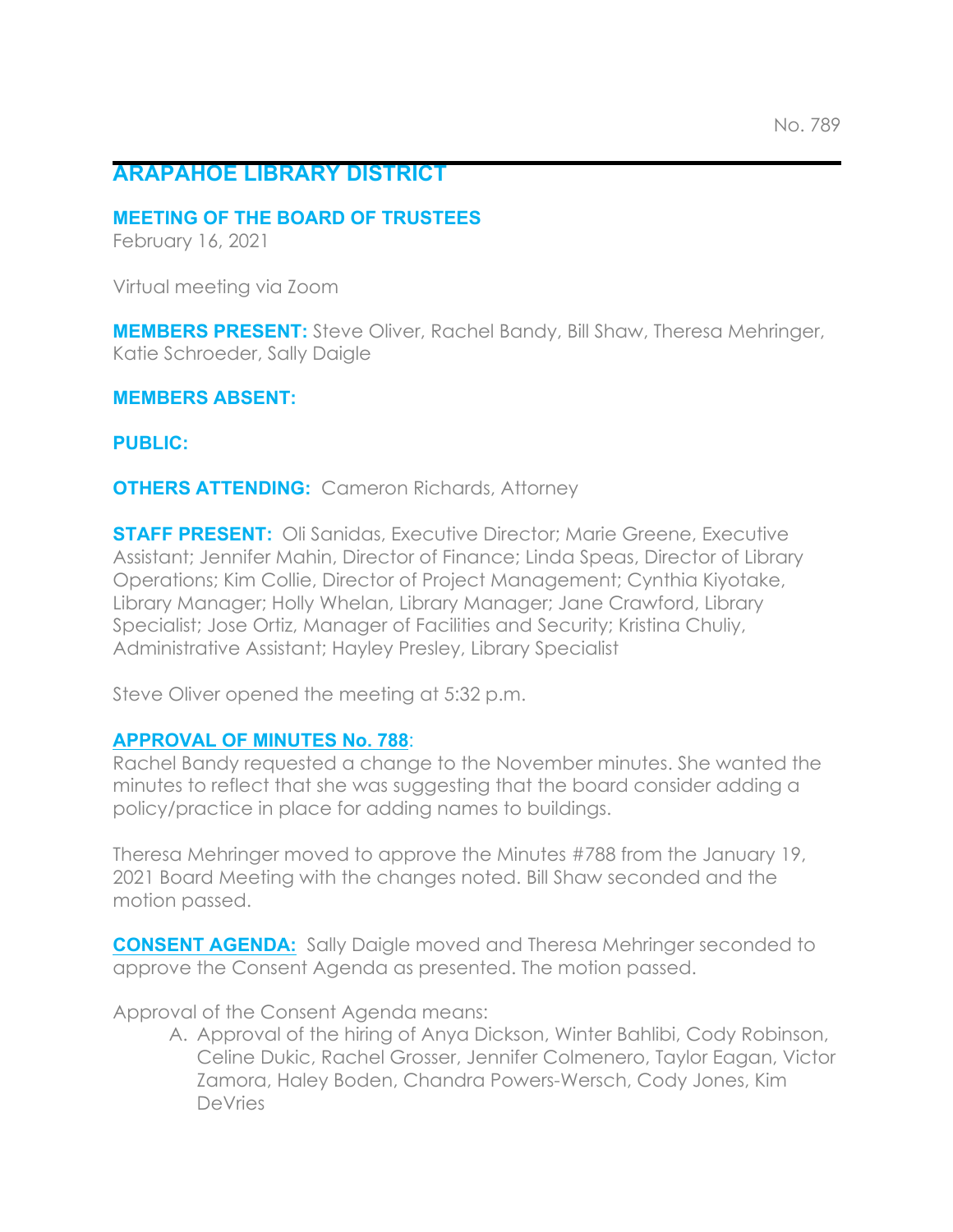- B. Approval of the separation of Diana Wallace, Linda Sartori, Luis Morejon, Rachel Yoder, Merian Chen
- C. Approval of \$100,000.00 for TrackVia workflow and data analysis platform. This is an integral part of our data strategy project to minimize the number of places where we enter data, provide feedback to patrons and staff based upon their input, and make datadriven decisions from a holistic point of view. This is our third year using TrackVia and we continue to add functionality and data analytics capabilities.

# **RESOLUTION OF SUPPORT AND APPRECIATION OF STAFF:**

Bill Shaw read the resolution during the meeting. Theresa Mehringer added a correction to the heading of the second page to remove Rangeview Library District and change it to Arapahoe Library District and to change the date to February 16, 2021.

Bill Shaw moved to approve with the changes noted, Sally Daigle seconded the motion and the motion passed.

**FINANCIALS:** Jennifer Mahin reviewed the financials with the trustees.

Theresa Mehringer moved to accept the Financials as presented. Katie Schroeder seconded and the motion passed. Approval of the Financials means:

- Acceptance of the Statement of Revenue and Expense
- Acceptance of the Balance Sheet
- Review of corrected list of 2020 Vendors over \$100,00
- Review of Governance Communication
- Audit Engagement Letter from CliftonLarsonAllen LLP

**BOARD PRESIDENT REPORT:** Steve Oliver reported that last week he went to Koelbel Library for the first time since March 2020 when the COVID closure began. He mentioned that the library looks different inside because furniture has been moved to allow for social distancing. He was greeted by multiple staff members and he noted that most of them seemed happy to see patrons in the library again.

Steve also mentioned that in April the board is scheduled to elect new officers. He asked the rest of the board members to consider whether they are interested in an officer position. He stated he is happy to continue in an officer role, but if others are interested, to please let him or Katie know.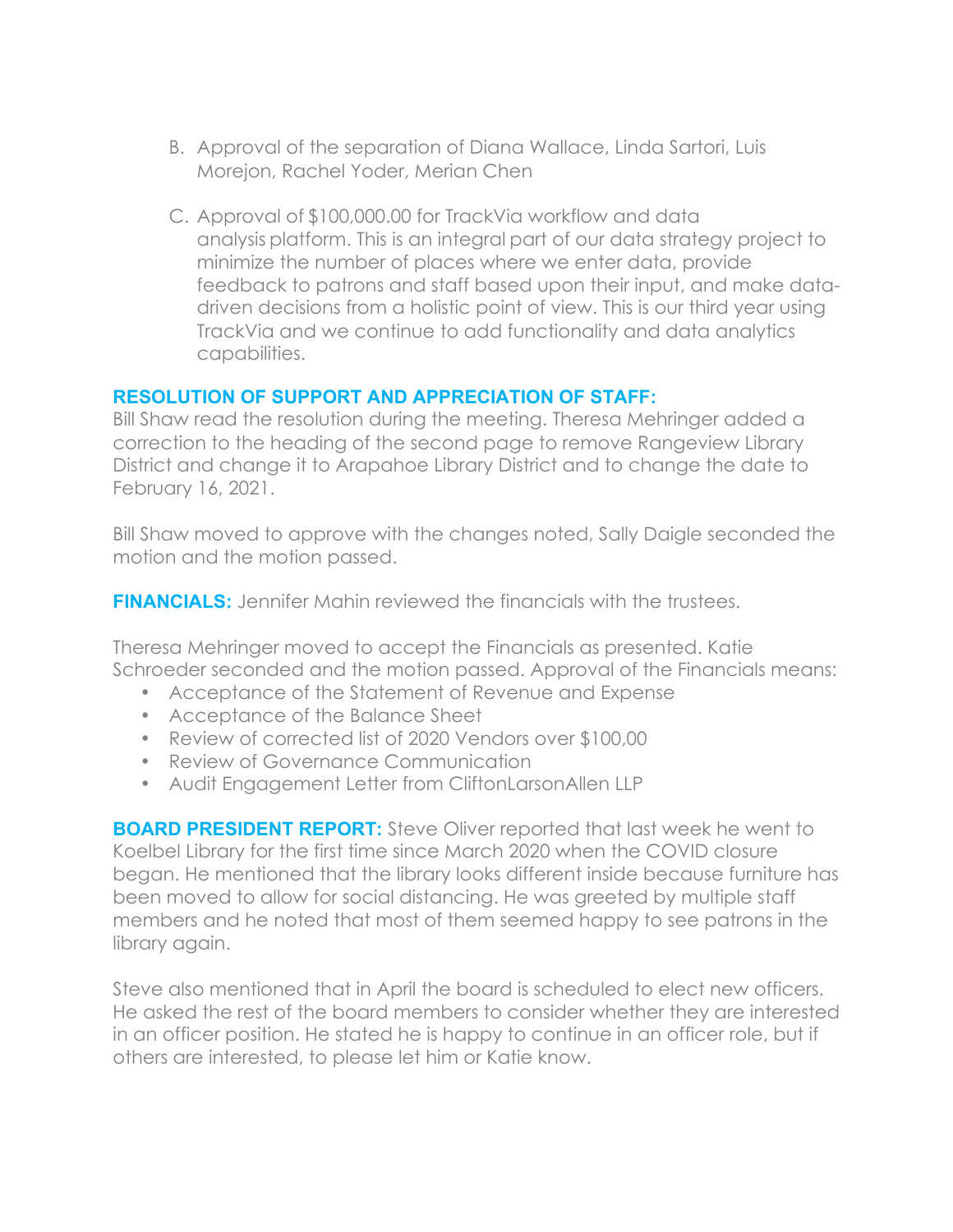**EXECUTIVE DIRECTOR REPORT:** Oli Sanidas reported that all branches reopened last month. He has been helping with park and pick up or welcome desk shifts on a weekly basis at different branches. He reported that the branches will be eliminating the cleaning closures and will be open continuously beginning the last week of February, which should allow a smoother experience for patrons. Arapahoe County also moved from level orange to level yellow, which will allow the facilities to operate at 50% capacity (up from 25%).

Oli also proposed a draft of the guidelines for naming and acknowledgements for new library buildings to the board. Theresa Mehringer commented that item number 3 (naming posthumously) can be removed from the draft. Bill Shaw concurred. Theresa also commented that under item number 1, the language could be changed to say the board will "consider," rather than the board "shall" do it a particular way.

Bill Shaw asked if a cost estimate for the plaques had been obtained. Oli responded that it had not. Bill also asked if the guidelines were necessary. Rachel Bandy responded that the guidelines should be necessary because an institution should take seriously the consideration of putting people's names on buildings that will stay there for generations. Oli voiced his support for having a policy in place, stating that it's helpful so that there is a process in place and future boards won't have to recreate the wheel each time.

Cam Richards noted that there are two issues being discussed; 1. Determining a process for commemorating people with a plaque, and 2. How the board will consider naming buildings, i.e., getting input from the Friends Foundation and/or patrons.

Bill Shaw suggested that the discussion be tabled to allow time for more input and to research how other institutions are handling similar issues.

Oli work with Cam Richards on the draft and will bring a revised draft to the board for consideration at a future meeting.

**LEGAL STATUS REPORT:** Cameron Richards reported that there is an action item regarding the surplus property resolution, which declares the Deer Trail property is surplus and not needed by the library district.

Sally Daigle moved to approve the resolution, Rachel Bandy seconded and the motion passed.